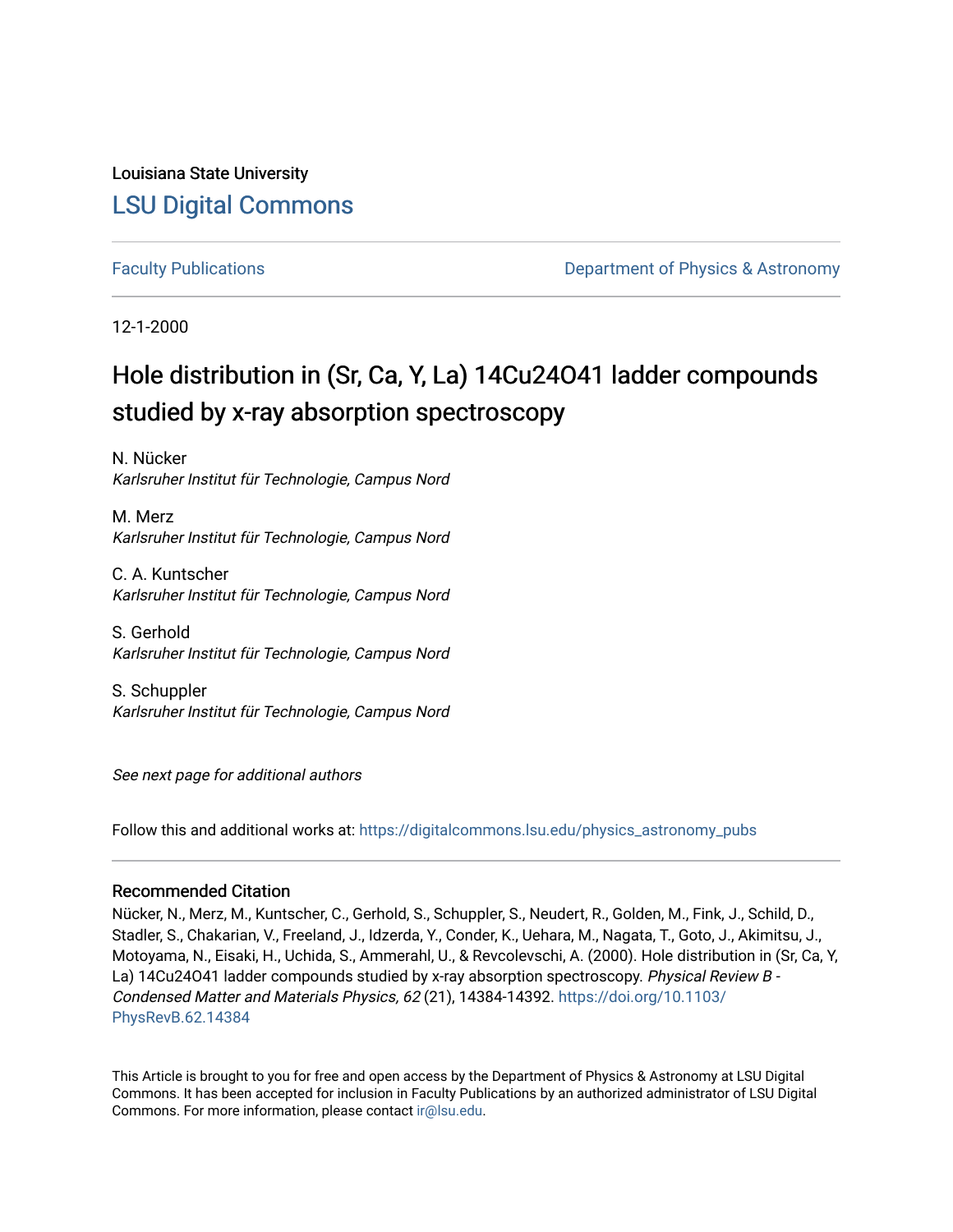## Authors

N. Nücker, M. Merz, C. A. Kuntscher, S. Gerhold, S. Schuppler, R. Neudert, M. S. Golden, J. Fink, D. Schild, S. Stadler, V. Chakarian, J. Freeland, Y. U. Idzerda, K. Conder, M. Uehara, T. Nagata, J. Goto, J. Akimitsu, N. Motoyama, H. Eisaki, S. Uchida, U. Ammerahl, and A. Revcolevschi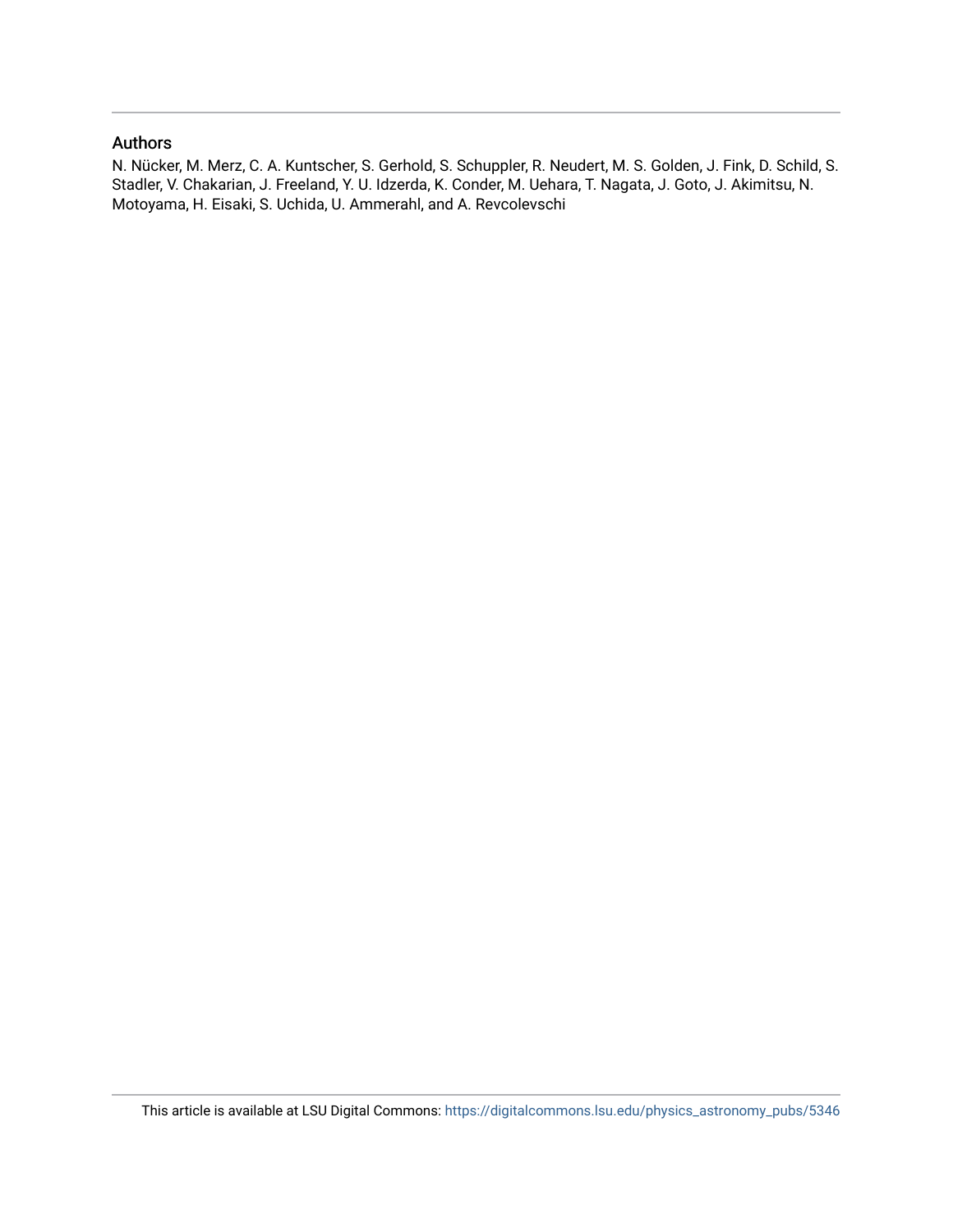

# UvA-DARE (Digital Academic Repository)

# Hole distribution for (Sr,Ca,Y,La)14Cu24O41 ladder compounds studied by xray absorption spectroscopy

Nücker, N.; Merz, M.; Kuntscher, C.A.; Gerhold, S.; Schuppler, S.; Neudert, R.; Golden, M.S.; Fink, J.; Schild, D. DOI

[10.1103/PhysRevB.62.14384](https://doi.org/10.1103/PhysRevB.62.14384)

Publication date 2000

# Published in

Physical Review B

## [Link to publication](https://dare.uva.nl/personal/pure/en/publications/hole-distribution-for-srcayla14cu24o41-ladder-compounds-studied-by-xray-absorption-spectroscopy(badf9870-1f5f-47bc-9fc2-075b4e97ab61).html)

## Citation for published version (APA):

Nücker, N., Merz, M., Kuntscher, C. A., Gerhold, S., Schuppler, S., Neudert, R., Golden, M. S., Fink, J., & Schild, D. (2000). Hole distribution for (Sr,Ca,Y,La)14Cu24O41 ladder compounds studied by x-ray absorption spectroscopy. Physical Review B, 62, 14384-14392. <https://doi.org/10.1103/PhysRevB.62.14384>

### General rights

It is not permitted to download or to forward/distribute the text or part of it without the consent of the author(s) and/or copyright holder(s), other than for strictly personal, individual use, unless the work is under an open content license (like Creative Commons).

### Disclaimer/Complaints regulations

If you believe that digital publication of certain material infringes any of your rights or (privacy) interests, please let the Library know, stating your reasons. In case of a legitimate complaint, the Library will make the material inaccessible and/or remove it from the website. Please Ask the Library: https://uba.uva.nl/en/contact, or a letter to: Library of the University of Amsterdam, Secretariat, Singel 425, 1012 WP Amsterdam, The Netherlands. You will be contacted as soon as possible.

UvA-DARE is a service provided by the library of the University of Amsterdam (http*s*://dare.uva.nl)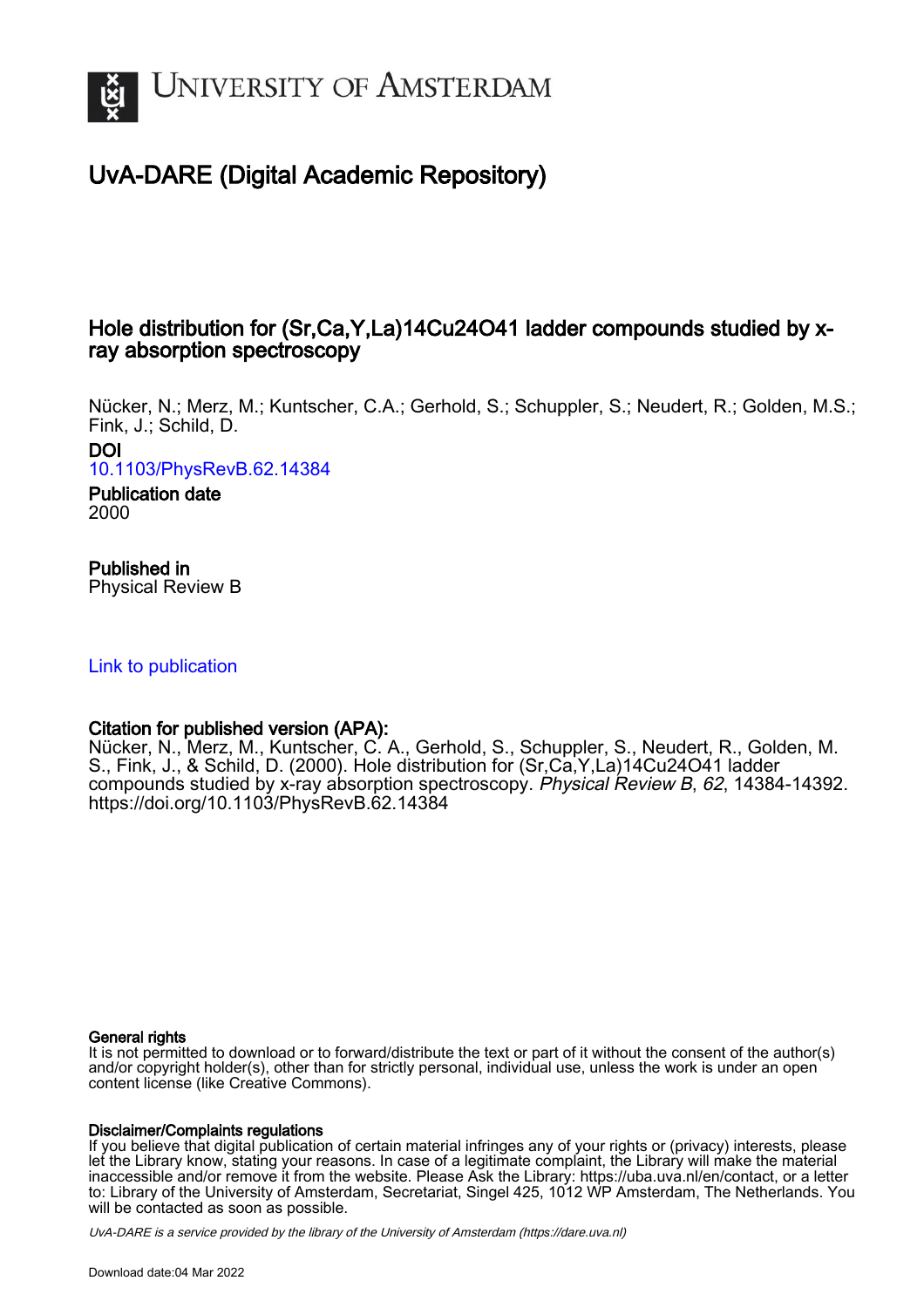## **Hole distribution in**  $(Sr, Ca, Y, La)_{14}Cu_{24}O_{41}$  **ladder compounds studied by x-ray absorption spectroscopy**

N. Nücker, M. Merz, C. A. Kuntscher, S. Gerhold, and S. Schuppler *Forschungszentrum Karlsruhe, IFP, P.O. Box 3640, D-76021 Karlsruhe, Germany*

R. Neudert,\* M. S. Golden, and J. Fink *Institut fu¨r Festko¨rper- und Werkstofforschung Dresden, P.O. Box 270016, D-01171 Dresden, Germany*

D. Schild

*Forschungszentrum Karlsruhe, INE, P.O. Box 3640, D-76021 Karlsruhe, Germany*

S. Stadler, V. Chakarian, J. Freeland,† and Y. U. Idzerda *Naval Research Laboratory, Code 6345, Washington, DC 20375*

K. Conder

*Laboratorium fu¨r Festko¨rperphysik, ETH Zu¨rich, CH-8093 Zu¨rich, Switzerland*

M. Uehara, T. Nagata, J. Goto, and J. Akimitsu *Department of Physics, Aoyama-Gakuin University, Chitosedai, Setagaya-ku, Tokyo 157-8572, Japan*

N. Motoyama, H. Eisaki, and S. Uchida *Department of Superconductivity, The University of Tokyo, Bunkyo-ku, Tokyo 113-0033, Japan*

U. Ammerahl

*Laboratoire de Physico-Chimie des Solides, Universite´ de Paris-Sud, F-91405 Orsay Cedex, France and II. Physikalisches Institut, Universita¨t zu Ko¨ln, Zu¨lpicher Str. 77, D-50937 Ko¨ln, Germany*

A. Revcolevschi

*Laboratoire de Physico-Chimie des Solides, Universite´ de Paris-Sud, F-91405 Orsay Cedex, France* (Received 18 February 2000)

The unoccupied electronic structure for the  $Sr<sub>14</sub>Cu<sub>24</sub>O<sub>41</sub>$  family of two-leg ladder compounds was investigated for different partial substitutions of  $Sr^{2+}$  by  $Ca^{2+}$ , leaving the nominal hole count constant, and by  $Y^{3+}$ or  $La^{3+}$ , reducing the nominal hole count from its full value of 6 per formula unit. Using polarizationdependent x-ray absorption spectroscopy on single crystals, hole states on both the chain and ladder sites could be studied. While for intermediate hole counts all holes reside on O sites of the chains, a partial hole occupation on the ladder sites in orbitals oriented along the legs is observed for the fully doped compound  $Sr_{14}Cu_{24}O_{41}$ . On substitution of Ca for Sr orbitals within the ladder planes but perpendicular to the legs receive some hole occupation as well.

### **I. INTRODUCTION**

Spin-1/2 Heisenberg ladder compounds have been the subject of extensive investigations over the last few years, $<sup>1</sup>$ </sup> first and foremost due to their magnetic peculiarities. These are caused by the magnetic interactions within the legs and the rungs which, in principle, may be very different for the various sublattice units. Assuming, e.g., a coupling across the rungs that is much larger than that along the legs leads to the formation of a spin gap for compounds with even numbers of legs and to a tendency for ''hole pairing.'' Both features turn out to persist even for fairly similar coupling constants as in fact found for many actual ladder compounds. Early on, superconductivity was predicted for even-leg ladders<sup>2</sup> and was eventually found for  $Sr<sub>0.4</sub>Ca<sub>13.6</sub>Cu<sub>24</sub>O<sub>41.8</sub>$ . 3 This compound is a member of the more complex family  $(Sr,Ca)_{14}(CuO<sub>2</sub>)_{10}(Cu<sub>2</sub>O<sub>3</sub>)<sub>7</sub>$ , which contains layers of  $Cu<sub>2</sub>O<sub>3</sub>$  two-leg ladders extending along the crystallographic  $c$  axis (see Fig. 1); the ladder layers are stacked along the  $b$ axis and alternate with layers of edge-sharing  $CuO<sub>2</sub>$ chains.<sup>4,5</sup> The observation of superconductivity is highly remarkable as this compound is a cuprate but does not contain the  $CuO<sub>2</sub>$  planes so characteristic for high-temperature superconductors (HTSC's). It is, therefore, not surprising that these findings initiated a flurry of experimental and theoretical investigations on these compounds, their electronic structure, and its relationship to the magnetic properties.

According to its composition,  $Sr_{14}Cu_{24}O_{41}$  is doped by six holes per formula unit (f.u.), which are generally believed to reside essentially in the chain. Perhaps the simplest indication for this is provided by bond-valence-sum  $(BVS)$ calculations,<sup>6</sup> giving higher BVS values for holes in the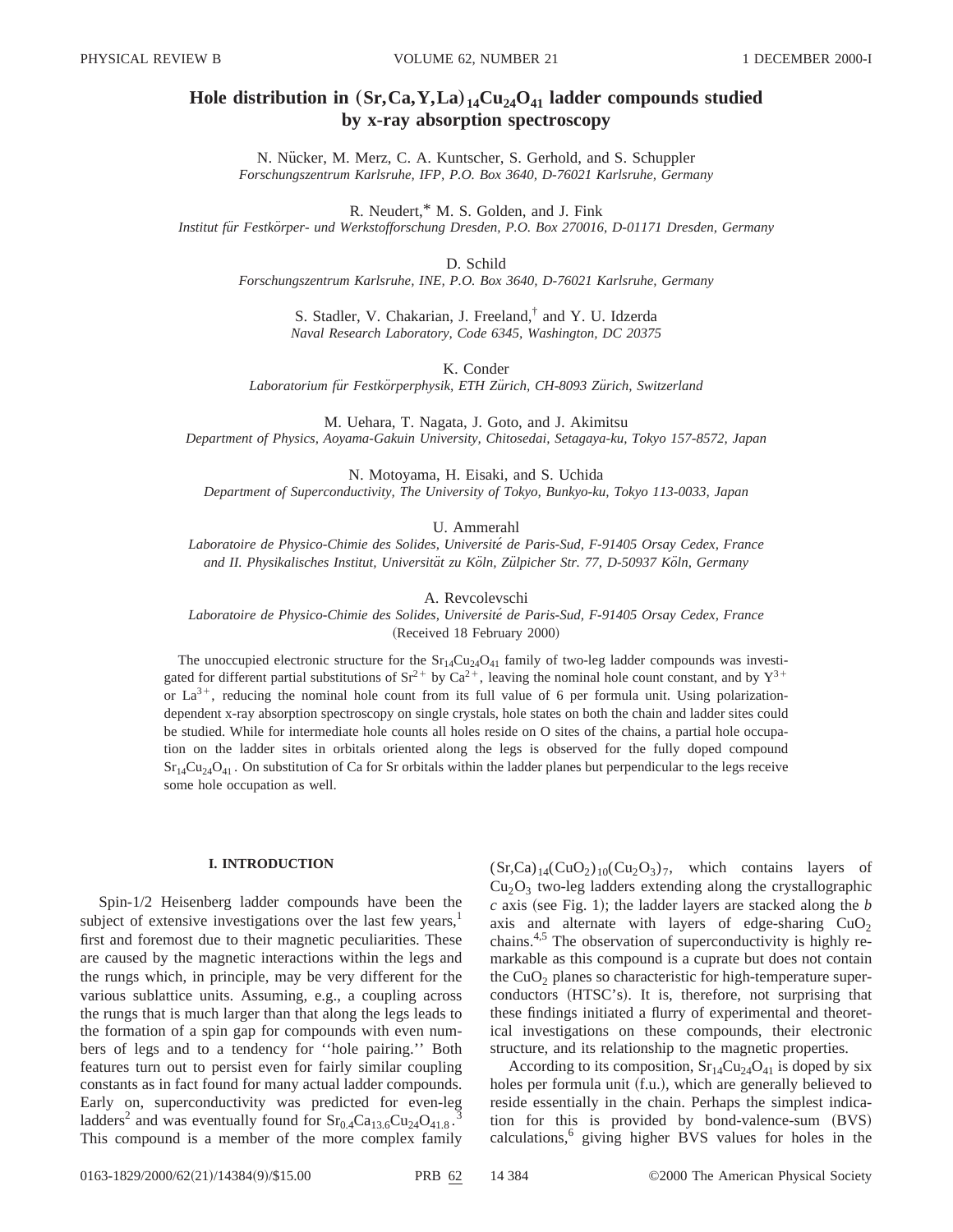

FIG. 1. Structural elements of  $Sr_{14}Cu_{24}O_{41}$ . Shown are chain units consisting of  $Cu(c)$  and  $O(c)$  sites, and ladder units consisting of  $Cu(l)$  and  $O(1,2)$  sites, with the "legs" and "rungs" highlighted for one ladder as shaded lines. The chain and ladder layers are stacked alternatingly along the *b* axis, with Sr sites in between, to form the actual crystal structure.

chains. Similar to the HTSC's, the holes are expected to be mainly of O 2*p* character as the large Hubbard correlation energy for Cu 3*d* states prevents them from having much Cu character. On the experimental side, resistivity and magnetic measurements on "undoped"  $La_6Ca_8Cu_{24}O_{41}$ , with purely a  $Cu^{2+}$  valence and thus no holes, as well as on compounds with increasing Sr content for La and a corresponding number of doped holes led to the conclusion that *all* doped holes reside on the chains of  $Sr_{14}Cu_{24}O_{41}$ , giving a  $Cu^{2.6+}$  valence there.<sup>7</sup> Neutron scattering,<sup>9,10</sup> however, points to a spin dimerization along the chain, which in turn was interpreted as a signature for a charge-density-wave- (CDW-) like arrangement of one hole for every other  $Cu(c)$  site of the chain. This means that in total only five out of the six doped holes reside in the  $(CuO<sub>2</sub>)<sub>10</sub>$  chain subunit of  $Sr<sub>14</sub>Cu<sub>24</sub>O<sub>41</sub>$ , leaving one hole for the  $(Cu_2O_3)_7$  ladder unit. Optical investigations $11,12$  are also consistent with a hole count of 1 in the ladder unit of  $Sr_{14}Cu_{24}O_{41}$ ; upon Ca substitution this was found to increase to up to 2.8 holes. A recent Cu NMR study<sup>13</sup> relates measured spin correlation lengths to the average distance between holes and determines a hole occupation on the ladder sites up to 1.75 holes for  $Sr_{2.5}Ca_{11.5}Cu_{24}O_{41}$ . The formation of dimers was supported by further NMR  $(Ref. 14)$  and nuclear quadrupole resonance<sup>15</sup> (NQR) experiments, and the corresponding charge ordering was observed by x-ray diffraction.<sup>16</sup> Also, NMR measurements<sup>17</sup> suggest that the spin gap of the ladder unit decreases continuously over the whole substitutional range from zero holes to the fully doped and heavily Ca-substituted compounds until it almost reaches zero, while the spin gap of the chain remains essentially constant, lending support to the notion that it is indeed the ladders that carry the superconductivity. On the other hand, other NMR (Ref. 13) and neutron scattering<sup>18</sup> experiments find a constant spin gap upon Ca substitution for the ladders as well. Chemical pressure by Ca substitution for Sr as well as physical pressure reduces the interlayer distances<sup>19</sup> and increases the twisting of the CuO<sub>2</sub> chain.<sup>20</sup> As a consequence, about  $30-50\%$  of the O(*c*) atoms reduce their distance to the nearest Cu(*l*) atom to a value comparable with the typical Cu-O<sub>apex</sub> distance for HTSC's.<sup>20</sup> A

TABLE I. Overview over all single-crystalline samples (Sr,Ca,  $Y,La)_{14}Cu_{24}O_{41}$  investigated in the present work. Given is the group providing the crystal, the nominal hole count  $n<sub>h</sub>$  per formula unit, and the actual deviation from it as determined by volumetry (see text) and expressed as an oxygen content  $41+\delta$ .

| Nominal composition            | Group              | n <sub>h</sub> | δ             |
|--------------------------------|--------------------|----------------|---------------|
| $La6Ca8Cu24O41$                | U Tokyo $(2)$      | 0              | 0.42; 0.43    |
| $La5Ca9Cu24O41$                | <b>U</b> Paris     |                | 0.14          |
| $La_3Sr_3Ca_8Cu_{24}O_{41}$    | U Tokyo            | 3              | 0.02          |
| $Y_3Sr_{11}Cu_{24}O_{41}$      | <b>AGU Tokyo</b>   | 3              | 0.05          |
| $La2Ca12Cu24O41$               | <b>U</b> Paris     | 4              |               |
| $Sr_{14}Cu_{24}O_{41}$         | AGU Tokyo; U Paris | 6              | $0.00; -0.02$ |
| $Sr_9Ca_5Cu_{24}O_{41}$        | <b>U</b> Paris     | 6              |               |
| $Sr_5Ca_9Cu_{24}O_{41}$        | <b>U</b> Paris     | 6              | $-0.08$       |
| $Sr_{25}Ca_{115}Cu_{24}O_{41}$ | <b>AGU Tokyo</b>   | 6              | $-0.07$       |
| $Sr_2Ca_{12}Cu_{24}O_{41}$     | <b>U</b> Paris     | 6              |               |

transfer of holes from the chains to the ladder sites concurrent with Ca substitution was predicted theoretically<sup>21</sup> and was also inferred from various experiments.<sup>11,12,22</sup>

Despite all this wealth of information on the ladder compounds, however, there remains a considerable amount of controversy, and a more *direct* determination of the sitespecific hole distribution is still missing. Both the evolution of hole distributions with increasing number of holes and with increasing Ca content with its structural implications are important to know. In the present study, polarizationdependent x-ray absorption spectroscopy is applied, which is a proven method to obtain such information. The results, in turn, may help to better understand the electronic structure and possibly the onset of the insulator-metal transition as well as the appearance of superconductivity in these systems.

#### **II. EXPERIMENT AND RESULTS**

Single-crystalline samples (typically about 60 mm<sup>3</sup> in size) were cut from several cm long crystals grown by the traveling solvent floating zone  $(TSFZ)$  method;<sup>23,24</sup> their compositions are shown in Table I. The formal valence of Cu in the samples was determined by a precision volumetric method<sup>25</sup> where an overall accuracy of  $\leq 5 \times 10^{-4}$  can be achieved. An average Cu valence  $+2+\varepsilon$  obtained in this way gives a total hole count  $n_{Cu} = 24\varepsilon$ , and any deviation from the nominal number of holes expected from stoichiometry,  $n_h$ , is accounted for by simply taking the O content, which could not be determined independently, as  $41 + \delta$  atoms per formula unit with  $\delta = (n_{Cu} - n_h)/2$ . The largest  $\delta$ observed in the present study occurred for the  $La_6Ca_8Cu_{24}O_{41.43}$  samples and corresponds to 0.86 extra holes. Our investigation by scanning electron microscopy (SEM) and microspot Auger analysis revealed that a few percent of La in these samples is segregated as La-rich precipitates, illustrating the fact that a high La content leads to phase instability in these compounds.<sup>24</sup> The  $\delta$ =0.14 found for  $La_5Ca_9Cu_{24}O_{41.14}$  may result from the same effect. For none of the other compositions traces of such phases could be detected by SEM or x-ray diffraction; also, much smaller values for  $\delta$  were observed (Table I).

Polarization-dependent near-edge x-ray absorption fine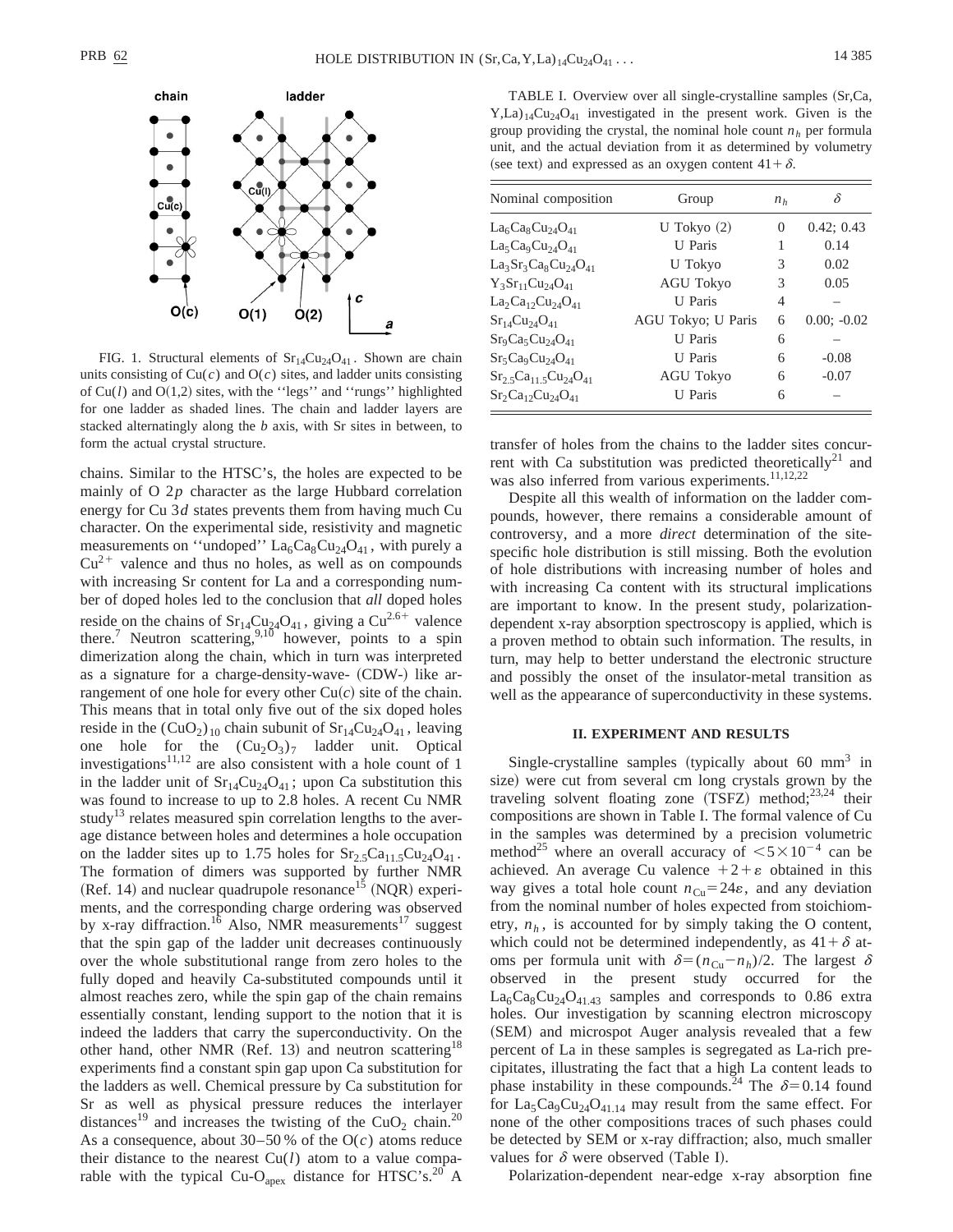

FIG. 2. Polarization-dependent O 1*s* absorption spectra for  $Sr_{14}Cu_{24}O_{41}$ . For  $\mathbf{E} \| a, c$  two large pre-peaks appear below the main absorption edge at about 535 eV; for **E**i*b* these prepeaks are far smaller and a dominant, Sr-related structure appears at the main absorption edge.

structure (NEXAFS) measurements were performed at the National Synchrotron Light Source (NSLS) at the NRL/ NSLS beam line U4B. The energy resolution in the range of the O 1*s* NEXAFS was set to 210 meV. To ensure a flat and shiny surface, several slices ( $\approx$  200 nm each) were cut off from the samples using the diamond blade of an ultramicrotome, and the samples were then transferred to ultrahigh vacuum. The data were recorded at room temperature and in fluorescence detection mode, probing a depth of about 100 nm. The spectra were corrected for incident flux variations and for self-absorption effects, $26$  and were normalized to tabulated cross sections<sup>27</sup> at about 70 eV above the edge where the absorption is atomiclike and structureless. For energy calibration of the O 1*s* spectra, total electron yield data of NiO were taken simultaneously and referred to a NiO standard<sup>28</sup> from electron energy-loss spectroscopy with a reproducibility significantly better than the experimental energy resolution.

The aim of this experiment is to investigate the hole dis-

tribution in the three inequivalent O sites of  $(Sr,Ca,Y,La)_{14}Cu_{24}O_{41}$ . With each of the inequivalent sites, a different Cu-O bond configuration is associated  $(cf. Fig. 1):$ a Cu-O-Cu interaction geometry with about  $90^\circ$  for the O(*c*) sites of the chains, similar to the situation in  $Li_2CuO_2$ ;<sup>29,30</sup> straight bonds  $(180^{\circ})$  connecting the Cu(*l*) sites in the two legs of a single ladder via the rung  $O(2)$  sites; and the situation for the  $O(1)$  sites of the legs, which form bonds to each of the three neighboring Cu(*l*) atoms. Assuming that, analogous to the situation in HTSC's, only  $\sigma$  bonds formed between Cu 3*d* and O 2*p* states contribute spectral weight near the Fermi level,  $E_F$ , there are only five inequivalent O 2*p* orbitals in the  $a, c$  plane (see Fig. 1) which may contribute spectral weight in O 1*s* NEXAFS. The excitation process in NEXAFS involves the highly localized O 1*s* core level; moreover, dipole selection rules apply. As a consequence, orienting the electric field vector of the incident radiation, **E**, parallel to the crystallographic axes allows one to investigate *specifically* the O 2*p* orbitals oriented likewise, and thus gain site-specific information on the hole distribution.

Figure 2 depicts the O 1*s* absorption and its polarization dependence over the full measured energy range for  $Sr_{14}Cu_{24}O_{41}$  as a representative example for the whole set of compositions. The two large peaks observed near threshold for the in-plane,  $\mathbf{E} \| a, c$  spectra are due to Cu-O hybridization and are strongly suppressed for the out-of-plane,  $\mathbf{E} \| b$  spectrum. The latter exhibits right at the main absorption edge a strong feature which is most likely associated with Sr-O hybrids connecting the chain and ladder layers. In the extended (EXAFS) range the variation of the absorption coefficient  $\sigma$ is very different from that for the in-plane geometry, illustrating that the spatial environment of O in the direction perpendicular to the planes is very different from that within the planes.

O 1*s* NEXAFS spectra for  $(Sr, Ca, Y, La)_{14}Cu_{24}O_{41}$  are shown in Fig. 3 for all three orientations  $\mathbf{E} \| a$ ,  $\mathbf{E} \| b$ , and  $\mathbf{E} \| c$ in the energy range of interest below the main edge. Concen-



FIG. 3. Polarization-dependent O 1s NEXAFS spectra for  $La_6Ca_8Cu_{24}O_{41.4}$ ,  $La_3Ca_9Cu_{24}O_{41.4}$ ,  $La_3Sr_3Ca_8Cu_{24}O_{41}$ ,  $Y_3Sr_{11}Cu_{24}O_{41}$ ,  $\text{La}_2\text{Ca}_{12}\text{Cu}_2\text{O}_{41}$ ,  $\text{Sr}_1\text{Cu}_2\text{O}_{41}$ ,  $\text{Sr}_9\text{Ca}_3\text{Cu}_2\text{O}_{41}$ ,  $\text{Sr}_5\text{Ca}_9\text{Cu}_4\text{O}_{41}$ , and  $\text{Sr}_2\text{Ca}_{12}\text{Cu}_2\text{O}_{41}$  for polarizations  $\textbf{E}\|a$ ,  $\textbf{E}\|b$ , and  $\textbf{E}\|c$ . The first feat  $(H)$  represents holes at the O sites, and the second one  $(U)$  the upper Hubbard band. For  $\mathbf{E} \| b$ , only a subset of spectra is depicted to retain clarity.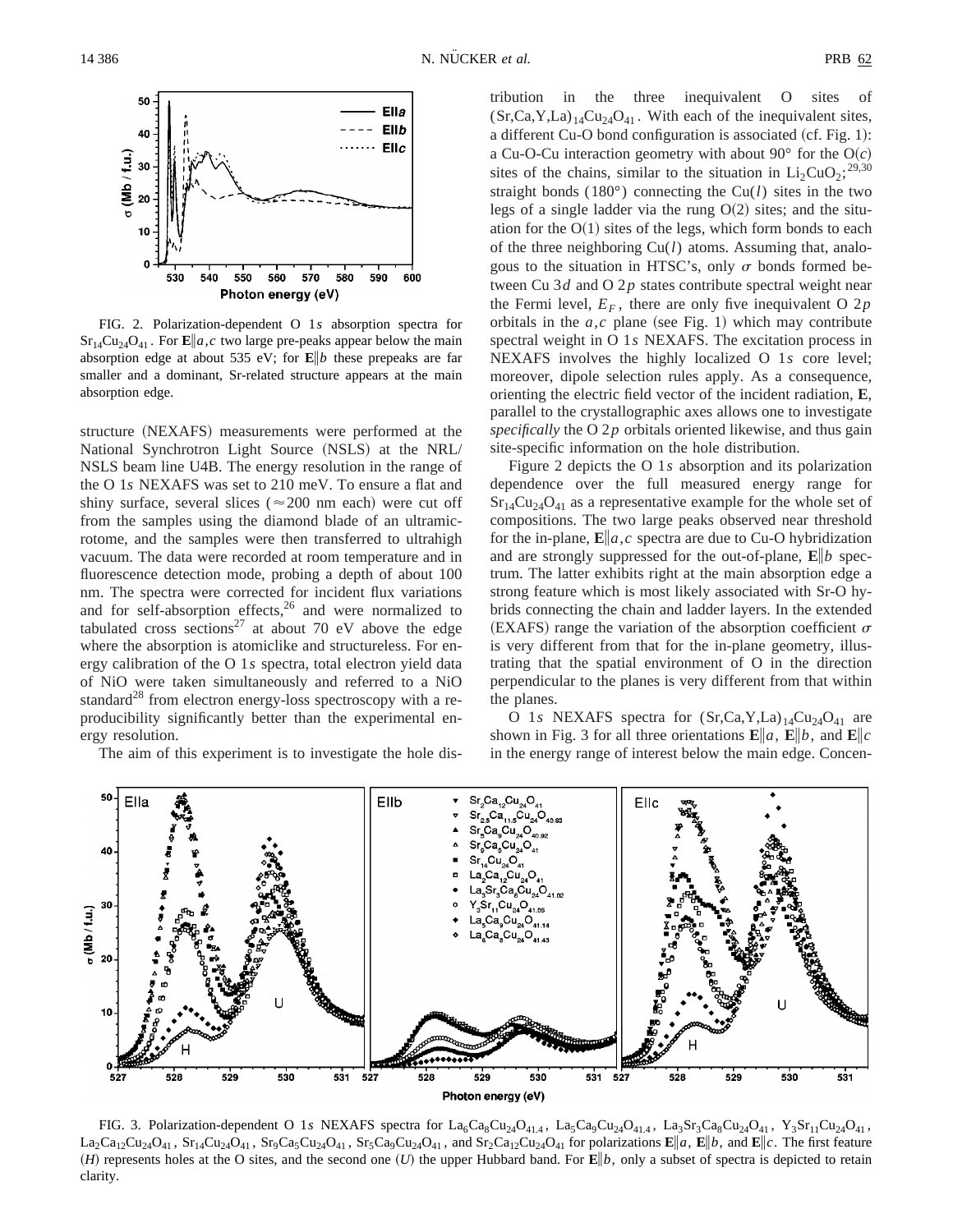trating first on the "planar"  $\mathbf{E} \| a, c$  spectra one observes considerable spectral weight near threshold. The first feature above threshold, around 528 eV and called *H* in the spectra, appears near the O 1*s* binding energy as determined by x-ray photoemission spectroscopy (not shown). Feature  $H$ , therefore, represents hole states; its spectral weight is related to the number of holes per unit cell. Analogous to the situation for HTSC materials, a second maximum is observed in the spectra which represents the upper Hubbard band (UHB) and is denoted by *U*. It appears in the O 1*s* spectra due to the Cu  $3d - O$  2*p* hybridization, the strength of which is described by the hopping integral  $t_{nd}$ . The spectral weight of feature *H* is smallest for  $La_6Ca_8Cu_{24}O_{41.43}$  and grows with the Sr and/or Ca content, i.e., with the number of doped holes. At the same time, the spectral weight of feature *U* is seen to decrease. Particularly noteworthy is that the NEXAFS spectra of  $Y_3Sr_{11}Cu_{24}O_{41}$  and  $La_3Sr_3Ca_8Cu_{24}O_{41}$ , both doped with three holes per formula unit, are identical within the experimental precision despite their very different Ca content; furthermore, they show equivalent spectral weight in *H* for  $\mathbf{E}$ *a* and  $\mathbf{E}$ *c*. While for these two compounds, moreover, feature  $H$  is almost symmetric in energy (and nearly Gaussian shaped), one finds for the fully doped samples  $Sr_{14-x}Ca_xCu_{24}O_{41}$  a pronounced, shoulderlike asymmetry of *H* towards higher energy. An immediate conclusion that could be drawn from observing that these symmetries of *H* are present at low doping levels but absent at full doping is that for low doping (up to four holes per f.u.) all holes reside on the chain sites: only there spectral weight for **E**i*a* and  $\mathbf{E}\|c$  is naturally the same as both orientations measure equal projections of the *same* O  $2p$  orbitals (cf. Fig. 1). This is in agreement with previous work (cf. Refs. 6 and 7). For  $\mathbf{E} \parallel b$ , a similar double-peak structure in the energy range shown is observed; the corresponding spectral weights are, however, smaller by an order of magnitude compared to the total inplane weight for  $\mathbf{E} \| a, c$ . This is a nice illustration of the predominantly planar character of the electronic structure near  $E_F$  for both the chain and the ladder units.

These qualitative observations can be put on a somewhat firmer footing by a more refined data analysis based on the following ideas: Systematic changes in *H* and *U* upon hole doping and upon Ca substitution, like the developing asymmetries in *H* described above, can clearly be observed in Fig. 3, although individual O 2*p* contributions are not well separated from each other. With the present study, on the other hand, a large number of spectra for different compositions are available, and a promising way to extract as much sitespecific information as possible is to perform a least-squares fit to *all* measured spectra *simultaneously*. With the assumption that for all compositions the individual, site-specific spectral distributions are identical in shape, and that only their amplitudes and energy positions may change with composition, one can even construct these spectral distributions corresponding to various O orbitals in the fitting procedure, and thus avoid introducing artifacts through a possibly imperfect choice of spectral shapes for the fitting functions. Of course, the spectral weight and energy shifts for each composition are also obtained in the same fit. The spectra for  $La_6Ca_8Cu_{24}O_{41.43}$  and  $La_5Ca_9Cu_{24}O_{41.14}$  were not included in the fitting procedure for construction of the spectral distributions since their strong off-stoichiometry might possibly lead to artifacts in the results. Their partial weight, however, was calculated as well using the distributions determined from all the other spectra.

In practice one is, of course, limited in the number of spectral distributions that can reasonably be constructed in the fitting procedure; it must be much smaller than the number of independent spectra measured (generally the two inplane spectra per sample are used). With two distributions each to fit *H* and *U* for each polarization the resulting spectral distributions for  $\mathbf{E} \parallel a$  and  $\mathbf{E} \parallel c$  turn out to be almost identical, allowing the use of the same distributions for both polarizations. Unlike the situation for *H*, where two distributions are *required* to properly approximate the experimental curve8 and its doping dependence, a decomposition of *U* into two parts is far less justified: the improvement in rms deviation is only marginal, and the variation of relative intensities does not exhibit systematic dependence on doping. It is thus possible to determine only three spectral weights: *H*1, *H*2, and *U*. The energies of peaks *H*1 and *H*2 associated with the doped holes remain constant to within 30 meV and are well within the limits of our energy calibration  $(<100$  meV); such slight energy shifts could be due to changes in the O 1*s* binding energy. In the case of *U*, a single fitting function had to be used (as mentioned above) despite *U* being a composed feature, and the slightly larger shifts  $(<200$  meV) observed for this fitting function may result from this simplification. The spectral weights fitted are discussed in the following.

In Fig. 4 NEXAFS spectra with these three fitted partial distributions are shown for  $Y_3Sr_{11}Cu_{24}O_{41}$ ,  $Sr_{14}Cu_{24}O_{41}$ , and  $Sr_2Ca_{12}Cu_{24}O_{41}$  for  $\mathbf{E}\|a$  and  $\mathbf{E}\|c$  as representative examples for the full data set. The partial weights extracted from such fits, corresponding to hole counts and the weight in the UHB, as well as their evolution as a function of the hole count as derived from volumetry and of the Ca substitution level are shown in Fig. 5: part  $(a)$  depicts the individual contributions *H*1 and *H*2 for  $\mathbf{E}$ *a* and  $\mathbf{E}$ *a*, while part (b) plots the total weight of *H* (i.e.,  $H1 + H2$  summed over both in-plane polarizations) and the analogously determined total weight for *U*. The left-hand side of both panels in Fig. 5 corresponds to increasing total doping levels, while the right-hand side depicts  $Sr_{14-x}Ca_xCu_{24}O_{41}$  samples fully doped with six holes.

Concentrating first on part  $(b)$  in Fig. 5, we observe the total weight *H* to increase linearly with doping level as derived by the chemical analysis up to the fully doped compound  $Sr_{14}Cu_{24}O_{41}$ . At the same time, the weight *U* of the UHB decreases. This trend in *U* is seen to continue smoothly into the range of the Ca-substituted compounds—unlike the behavior of *H*, which stays constant for Ca contents greater than 4. Turning now to the polarization-dependent decomposition of *H* into *H*1 and *H*2 [Fig. 5(a)], it is evident that up to and including the compound  $La_2Ca_{12}Cu_{24}O_{41}$  with its four doped holes, almost all the weight is found in the lowerenergy part  $H1$ , and that it is almost the same for  $\mathbf{E}$ *a* and  $\mathbf{E}\|c$  absorption. The straight line shown describes this behavior for *H*1 well. (*H*2 remains below 2 Mb eV per formula unit, and this value may be taken as the ''threshold of significance'' for the spectral decomposition procedure described above; the absence of significant spectral weight other than that for *H*1 again illustrates that the latter repre-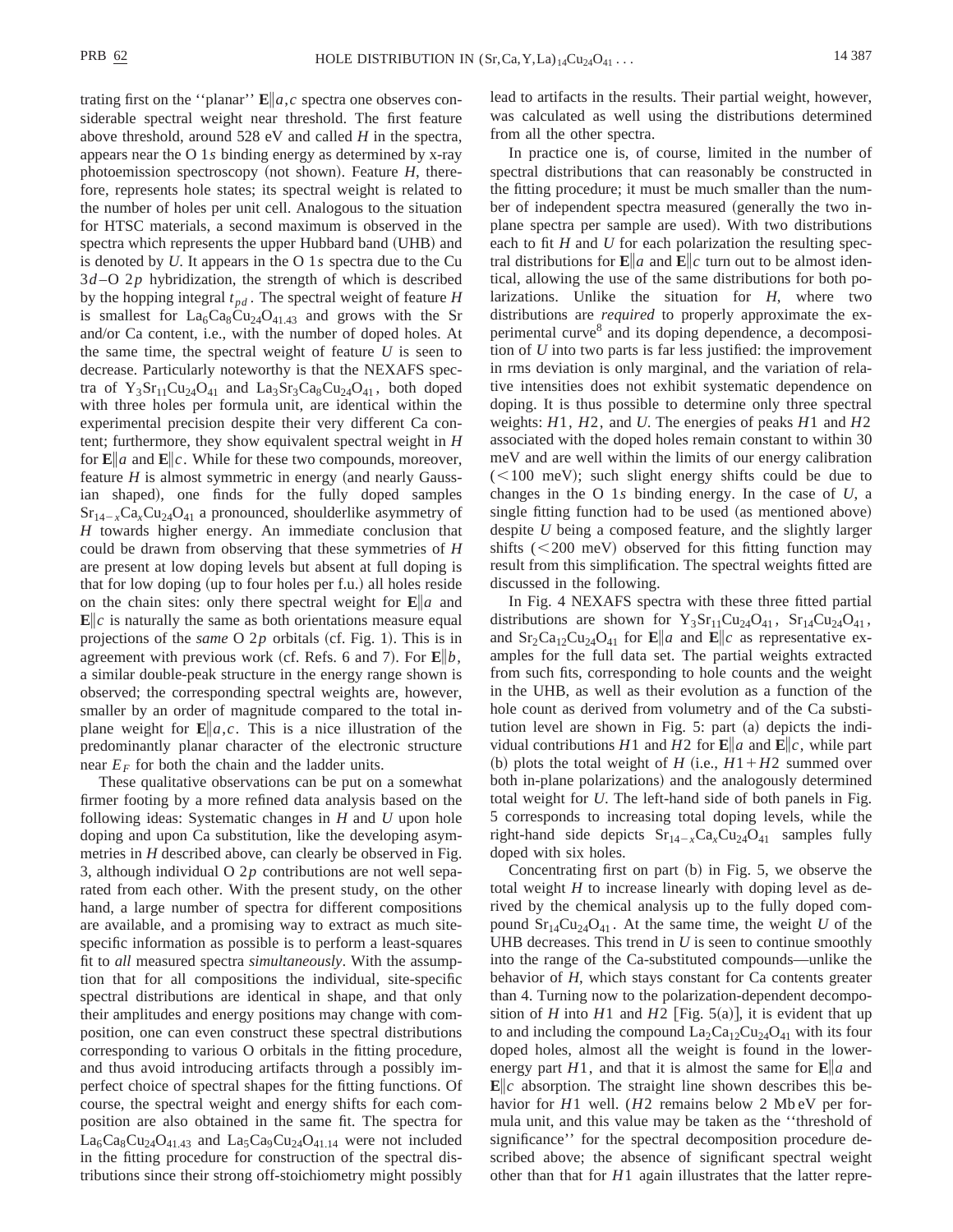

FIG. 4. NEXAFS spectra of Y<sub>3</sub>Sr<sub>11</sub>Cu<sub>24</sub>O<sub>41</sub>, Sr<sub>14</sub>Cu<sub>24</sub>O<sub>41</sub>, and Sr<sub>2</sub>Ca<sub>12</sub>Cu<sub>24</sub>O<sub>41</sub> for **E**||a (filled symbols) and **E**||c (open symbols) along with the fitted partial distributions corresponding to holes (*H*1 and *H*2) and to the upper Hubbard band (*U*); see text. Spectral weight above 531 eV corresponding to states other than  $H$  and  $U$  was subtracted (Ref. 32).

sents doped holes in the chain.) For  $Sr_{14}Cu_{24}O_{41}$ , the situation changes considerably: *H*1 for  $\mathbf{E}$ *||c* lies substantially below its  $\mathbf{E}$  *a* counterpart (which itself remains close to the straight line extrapolated from the lower doping levels), and for the first time, there is a significant contribution from *H*2, amounting to almost 1/3 of *H*1. The corresponding *H*2 for  $\mathbf{E} \| a$ , on the other hand, is still almost zero. In the total weight [Fig.  $5(b)$ ] the decrease of  $H1$  is thus compensated for. For the partially Ca-substituted compound  $Sr_9Ca_5Cu_{24}O_{41}$ , *H*1 for **E**||c is substantially larger than for  $Sr_{14}Cu_{24}O_{41}$ ; further increasing the Ca content then leaves both *H*1 parts almost constant, similar to the behavior of the total *H*. *H*2 for  $\mathbf{E}$ ||c, on the other hand, remains constant for all Ca-substitution levels, while  $H2$  for  $\mathbf{E}$ *a* exhibits a slight increase over the whole range of Ca fractions,  $33$  until it reaches, for  $Sr_2Ca_{12}Cu_{24}O_{41}$ , about 1/6 of the value for *H*1.

#### **III. INTERPRETATION AND DISCUSSION**

The observation that for  $La_3Sr_3Ca_8Cu_{24}O_{41}$ ,  $Y_3Sr_{11}Cu_{24}O_{41}$ , and  $La_2Ca_{12}Cu_{24}O_{41}$ , *H* consists of only one component, *H*1, which is furthermore almost symmetric within the *a*,*c* plane, is readily understood if the holes at these doping levels almost exclusively occupy sites in the chains. In the fully doped compound  $Sr<sub>14</sub>Cu<sub>24</sub>O<sub>41</sub>$ , however, this symmetry is obviously broken (see above). Most significant is the appearance of  $H2$ , which for  $\mathbf{E}$ *||c* exhibits considerable weight but for  $\mathbf{E}$  *a* still barely exceeds the "threshold of significance.'' These observations unambiguously show that *H*2 must be the spectral weight corresponding to holes on the O(1) sites of the legs: only there do O  $2p_{\sigma}$ orbitals exist which can contribute strongly to the  $\mathbf{E} \| c$ weight while not at the same time leading to a similarly strong **E**i*a* weight; cf. Fig. 1. Energetically, *H*2 is observed at  $\approx$  0.6 eV above *H*1, consistent with the interpretation that the corresponding holes reside on O sites in different atomic environments. On the other hand, the  $\mathbf{E} \parallel a$  from the O(1) leg site should appear at an energy very similar to that for the  $\mathbf{E}\|c$  contributions, as both involve the same core level energy. While possible holes on the rung  $O(2)$  sites would appear for  $\mathbf{E}$  *a* only it is not so clear, however, where in energy this contribution would show up in the spectrum.

In the following, we present a more detailed picture of the hole distribution and the upper Hubbard bands, trying to account for all observations made so far, and check it against



FIG. 5. Evolution of partial in-plane weights *H*1, *H*2 of holes [panel (a)], and total spectral weight of *H* and *U* [panel (b)] for  $(Sr,Ca,Y,La)_{14}Cu_{24}O_{41}$  compounds resulting from the least-squares fit of three distributions to all spectra measured. Gray symbols correspond to data with less experimental significance, e.g., if some La segregation occurs (see text). Lines are guides to the eye.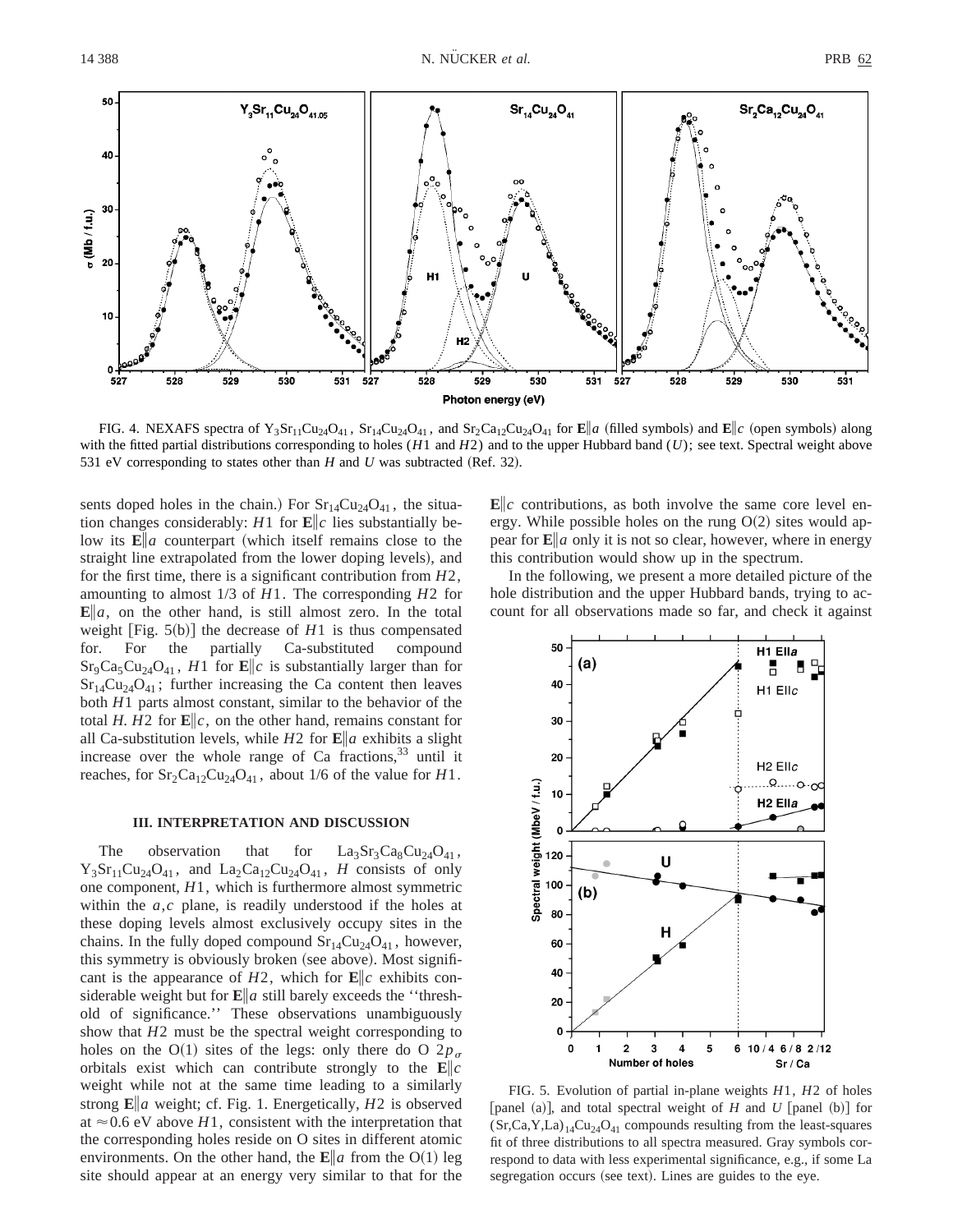further experimental results as we proceed.

 $(i)$  As discussed above,  $H1$  is ascribed to the spectral weight of holes residing on the chain  $O(c)$  sites, giving a highly symmetric in-plane contribution in NEXAFS. The asymmetry between  $\mathbf{E}$ *a* and  $\mathbf{E}$ *c* at high doping levels, most prominently displayed by  $Sr_{14}Cu_{24}O_{41}$ , may have its origin in certain lattice distortions of the chains along *c*, as observed by x-ray diffraction<sup>16</sup> for temperatures below room temperature. These distortions appear simultaneously with spin dimerization and lead to deviations from the otherwise 90° Cu-O-Cu bond symmetry. NEXAFS as a local probe is still sensitive to the asymmetry<sup>34</sup> induced in this way to the hole distribution of the chain, even though at room temperature long-range order is already lost.

(ii)  $H2$  is observed experimentally for  $\mathbf{E}\|c$  and to a smaller extent for  $\mathbf{E}$ *a* as well and is thus ascribed mainly to the spectral weight of holes residing on the leg  $O(1)$  sites of the ladder. Increasing the Ca content  $x$  for the fully doped compounds  $Sr_{14-x}Ca_xCu_{24}O_{41}$  [right-hand side of Fig. 5(b)] does not change  $H2$  appreciably for  $\mathbf{E} \| c$ , indicating that no more holes are transferred to the O(1)  $2p<sub>z</sub>$  orbitals; the increase of H2 observed for  $\mathbf{E}$ *a* points to a small but increasing number of holes that are transferred to ladder orbitals oriented along the *a* axis. The data do not allow one to decide unambiguously if this transfer takes place to leg  $O(1)$ sites and/or rung  $O(2)$  sites.

 $(iii)$  *U* consists of the spectral weight of both the chain UHB and the ladder UHB, and the fact that the fitting procedure described above was not able to separate these two contributions may indicate that the energetic positions and spectral distributions are too similar for all compositions. The in-plane Cu-O coordination and the Cu-O bond lengths in both the chain and the ladder units are almost identical and hence  $t_{pd}$  will be to a good approximation the same for chains and ladders. In the undoped compound  $La_6Ca_8Cu_{24}O_{41.4}$  there are 10 Cu 3*d* holes per f.u. in the chain and 14 Cu 3*d* holes per f.u. in the ladder unit. Hence one can expect the respective spectral weights in the UHB as observed in O 1*s* NEXAFS to be distributed accordingly: about 47:65 Mb eV for the chain vs the ladder UHB. Hole doping of the chain by about 5 holes for  $Sr_{14}Cu_{24}O_{41}$  (see above) results in a formal Cu(c) valence of  $+2.5$ , which in most cuprates would result in an almost complete transfer of spectral weight from the UHB to the hole states *H*. Experimentally, we observe a reduction in the total  $U$  by  $\leq 20$ Mb eV when going from  $n_h=0$  to  $n_h=6$  in the left-hand part of Fig.  $5(b)$ . Doping of just a single hole per f.u. into the ladder unit of  $Sr_{14}Cu_{24}O_{41}$  will raise the formal Cu(*l*) valence only to  $+2.07$ , and the associated reduction of the ladder UHB will be far smaller than for the chain unit with  $Cu(c)^{+2.50}$ . We may thus assign the full reduction observed for *U* to the chain UHB and find that for  $Sr_{14}Cu_{24}O_{41}$ , at most 45% of the spectral weight for the fully developed chain UHB is transferred to *H*. This is considerably less than observed for doped  $CuO<sub>2</sub>$  planes in high- $T_c$  cuprates, and even for the closely related doped chain structure of  $Sr<sub>0.73</sub>CuO<sub>2</sub>$  with a formal Cu valence of 2.54 the spectral weight of the UHB has almost vanished.<sup>31</sup> One does find for edge-sharing chains like the ones in the present study a Cu-O-Cu hopping that is strongly hampered as it is not only governed by  $t_{pd}$  but is mediated by two different in-plane O



FIG. 6. Polarization-dependent Cu 2p<sub>3/2</sub> NEXAFS for  $Sr_{14}Cu_{24}O_{41}$  and  $Sr_{2.5}Ca_{11.5}Cu_{24}O_{41}$ , taken in fluorescence yield mode but with no self-absorption correction applied (see text). All spectra are normalized to equal amplitude in the ''white line'' around 932.5 eV. The ligand-hole peak at about 934 eV provides evidence that  $t_{pd}$  is reduced for high Ca substitution for Sr.

 $2p$  orbitals that are mutually orthogonal,  $35,36$  which should result in a relatively slow transfer of spectral weight from the UHB to *H* upon hole doping.<sup>37</sup> The difference to  $\text{Sr}_{0.73}\text{CuO}_2$ which consists of edge-sharing chains as well may be that there the Cu-O-Cu bond angles are in fact not as close to 90° as in the chains of the  $Sr<sub>14</sub>Cu<sub>24</sub>O<sub>41</sub>$  family.

(iv) The spectral weight for  $\mathbf{E} \| b$  is too small to be interpreted individually, especially against the backdrop of the large contributions for  $\mathbf{E} \| a, c$ . Thus, even small factors like the about 97% degree of linear polarization or possible small misalignments, both mixing small fractions of the planar spectral weight to the  $\mathbf{E} \| b$  spectra, may affect the results for  $\mathbf{E}$ ||b and their relationship to the hole counts for the ladder sites which are also small. It may still be allowed to note that the spectral weight in the hole peak for  $\mathbf{E} \| b$  tracks, in general, the nominal hole doping level; yet one also notes that for  $Sr_{14}Cu_{24}O_{41}$  and  $Sr_2Ca_{12}Cu_{24}O_{41}$ , the  $\mathbf{E}||b$  component is unusually high.

 $(v)$  The observation made in the previous section that the total spectral weight *H*, which in turn is dominated by the chain *H*1, is significantly larger for the Ca-substituted compound  $Sr_9Ca_5Cu_{24}O_{41}$  than for  $Sr_{14}Cu_{24}O_{41}$  is highly intriguing: stoichiometry requires the total number of holes to be the *same*. A possible solution for this puzzle is suggested by looking at the Cu  $2p_{3/2}$  NEXAFS spectra for  $Sr_{14}Cu_{24}O_{41}$ and  $Sr_{2.5}Ca_{11.5}Cu_{24}O_{41}$  shown in Fig. 6. They are recorded in fluorescence yield mode, but as self-absorption effects are exceedingly strong at this edge, corrections like the ones applied to the O  $1s$  edge (see above) are problematic here and thus were not performed. Total electron yield spectra, on the other hand, would not be reliable as the sample surfaces could not be cleaved *in situ*. As the large Hubbard correlation energy enforces a Cu  $3d^9$  ground state with one intrinsic hole per Cu site, it is still possible to at least qualitatively compare different samples by normalizing the amplitudes of the excitonic peak (or "white line") around  $932.5$  eV. Ob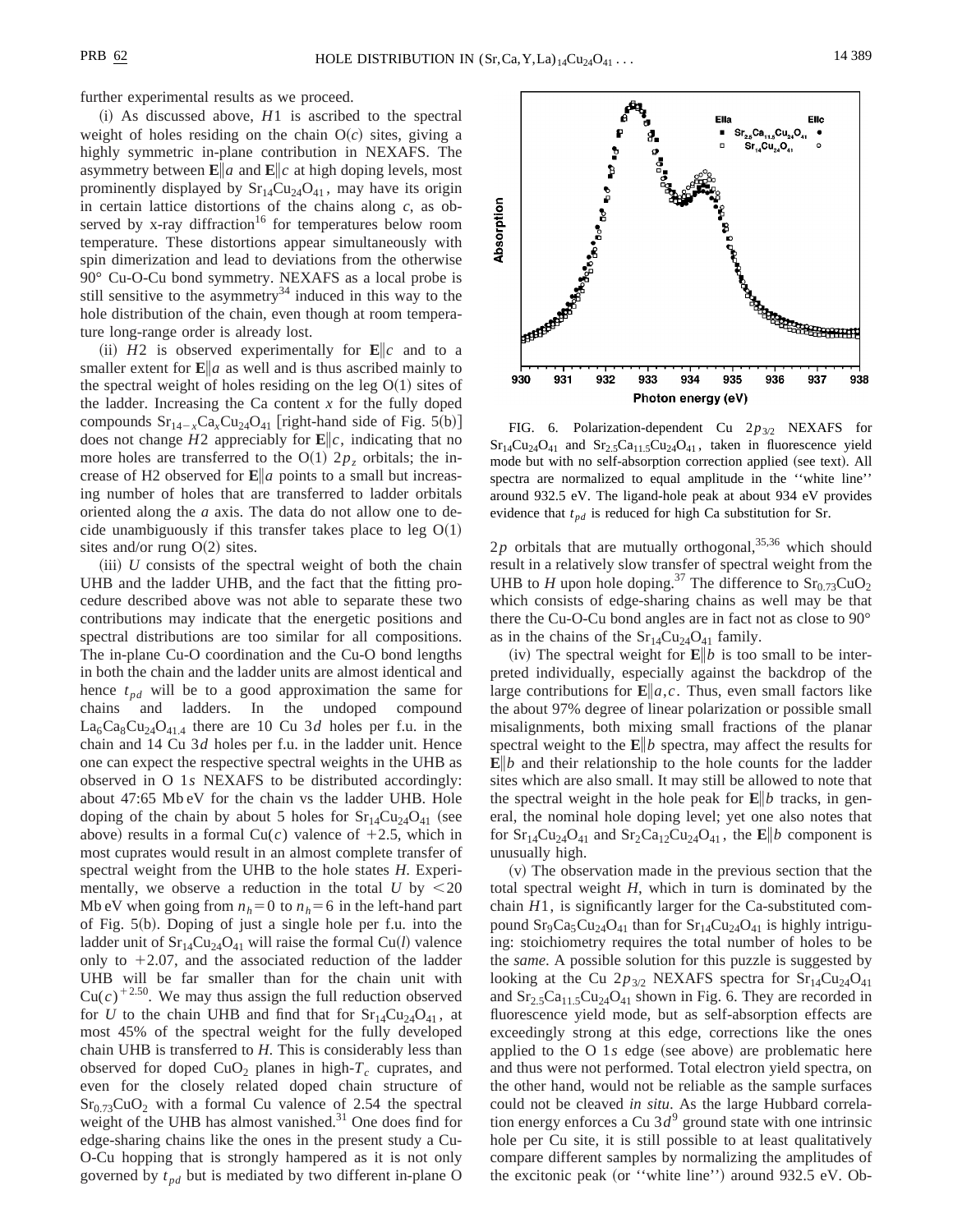serving a significantly *lower* ligand-hole peak at about 934 eV for the highly Ca-substituted compound—while the corresponding weight *H*1 for O 1*s* NEXAFS is clearly *higher*—may thus be interpreted as a signature for a reduced  $t_{pd}$  hopping parameter in the chains, with the immediate consequence that the doped holes have increased O 2*p* character for heavy Ca substitution. This apparent decrease in the chain  $t_{nd}$  is likely to be induced by strong distortions of the chain<sup>3</sup> on incorporation of much smaller Ca atoms, leading to highly inequivalent O sites in the chain with  $Cu(c)-O(c)$ distances varying (for  $Sr<sub>0.4</sub>Ca<sub>13.6</sub>Cu<sub>24</sub>O<sub>41</sub>$ ) from 1.71 Å to  $2.02 \text{ Å}$ ,<sup>5</sup> and presumably to a quite inhomogeneous redistribution of holes. Thus the observation of a reduced  $t_{nd}$  in NEXAFS does not stand in contrast to the structural observation of a reduced average  $Cu(c)-O(c)$  bond length but may be taken as an indication that the doped holes in the chain may be located preferably on O sites associated with a smaller effective  $t_{nd}$ .

 $(vi)$  The fact that the spectral weight of  $U$  for the fully doped compounds  $Sr_{14-x}Ca_xCu_{24}O_{41}$  seems to decrease with increasing  $x$  is qualitatively consistent with the slight increase observed for *H*2 in this substitutional regime: if holes are redistributed from chain sites to ladder sites, the ''slow'' transfer of spectral weight between *H* and the UHB for the chains [see (iii) above] would lead to a concurrent increase in the chain UHB that is smaller than and thus overcompensated by the decrease in the ladder UHB. The slope of *U* appears larger than that of *H*2 and thus at first glance suggests possible inconsistencies. It should be noted, however, that upon Ca substitution the chain  $t_{pd}$  is reduced [see (v) above] and lattice distortions increase, presumably resulting in deviations from the 90° Cu-O-Cu bond geometry. Both effects directly lead to a reduction of the spectral weight of the chain UHB in O 1*s* NEXAFS and help to explain the decrease in *U* observed in the right-hand part of Fig.  $5(b)$ .

It is interesting to estimate the absolute hole counts  $n_i$ **E** related to the various O orbitals, where *i* denotes spectral weight corresponding to *H*1 or *H*2, and **E** denotes the polarization. For each sample, the total spectral weight of *H*, summed over the in-plane polarizations, is directly equated to the corresponding total hole count as determined by the precision chemical analysis described above. The individual contributions  $n_{i,\mathbf{E}}$  directly follow from this "normalization." In this way, the problems associated with possible changes in parameters like  $t_{pd}$ , for which an indication has been presented in  $(v)$  above, are reduced in their effect on the individual hole occupation numbers determined. The results are shown in Fig. 7. The hole count most obviously associated with the ladders,  $n_{2,a} + n_{2,c}$ , increases slightly from 0.8 holes for  $Sr_{14}Cu_{24}O_{41}$  to 1.1 holes for  $Sr_{2}Ca_{12}Cu_{24}O_{41}$ ; considering the individual contributions one observes that the increase is due to  $n_{2,a}$  only while  $n_{2,c}$  stays virtually constant, in effect rendering the hole distribution in ladders more two dimensional (2D) for the heavily Ca-substituted compounds.

This partial hole occupation at the ladder sites for fully doped compounds with high Ca content remains considerably smaller than the up to 2.8 holes found in optical measurements.<sup>11</sup> The interpretation of the optical data rests on assuming zero mobility for holes on the chains, allowing one to distinguish between holes on the chains (localized) and holes on the ladders (mobile). This may be less valid if



FIG. 7. Hole count per formula unit as derived from renormalized spectral weights in NEXAFS (see text) for  $Sr_{14-x}Ca_xCu_{24}O_{41}$ . Shown are contributions from O 2*p* orbitals oriented along the *a* and *c* axes in chain and ladder units.

heavy Ca substitution leads to mobility in the chain as well, and the hole count for the ladders might thus be overestimated to some extent, but even in this case the difference between the optical and NEXAFS results appears too large. A point raised in Ref. 12 concerns the role of an effective mass greater than one which would reduce the apparent ladder hole count deduced from the optical data; however, the assumption of  $n_{chain} = 5$  and  $n_{ladder} = 1$  made in Ref. 11 to ''normalize'' their data already takes care of this. On the other hand, conclusions drawn from NEXAFS suffer to some extent from changes in parameters like  $t_{nd}$  as pointed out above. A further effect could be that the holes on the rung  $O(2)$  sites might appear in NEXAFS at about the same energy as holes on the chain  $O(c)$  sites and thus would, in the evaluation used here, be counted not as a ladder contribution but instead as a chain contribution. If present at all, however, this effect is also expected to be small. The differing results of optical and x-ray determinations of the hole count are thus noted but remain unexplained at this time.

A further remark should be made on the fact that in the original work reporting on superconductivity in these ladder compounds, $3$  the very compound studied  $(Sr_{0.4}Ca_{13.6}Cu_{24}O_{41.84})$  exhibited an excess oxygen content  $\delta$ amounting to as much as 0.84. Although it is difficult to estimate the effect of up to 1.7 extra holes, it seems clear that such additional O atoms may lead to further substantial deformations in the crystal structure, and one could thus speculate that the hole concentration on the ladder sites may be increased considerably by the extra oxygen. Excess oxygen, on the other hand, may not even be necessary for superconductivity, as later reports<sup>20,38</sup> are much less specific on excess oxygen content, and we note that crystals from the same growth rods as our  $Sr_2_5Ca_{11.5}Cu_{24}O_{40.93}$  and  $Sr_2Ca_{12}Cu_{24}O_{41}$ samples do exhibit superconductivity under high pressure. It may thus well be just the increased ''2D'' character of the electronic structure of the ladders, detected in NEXAFS as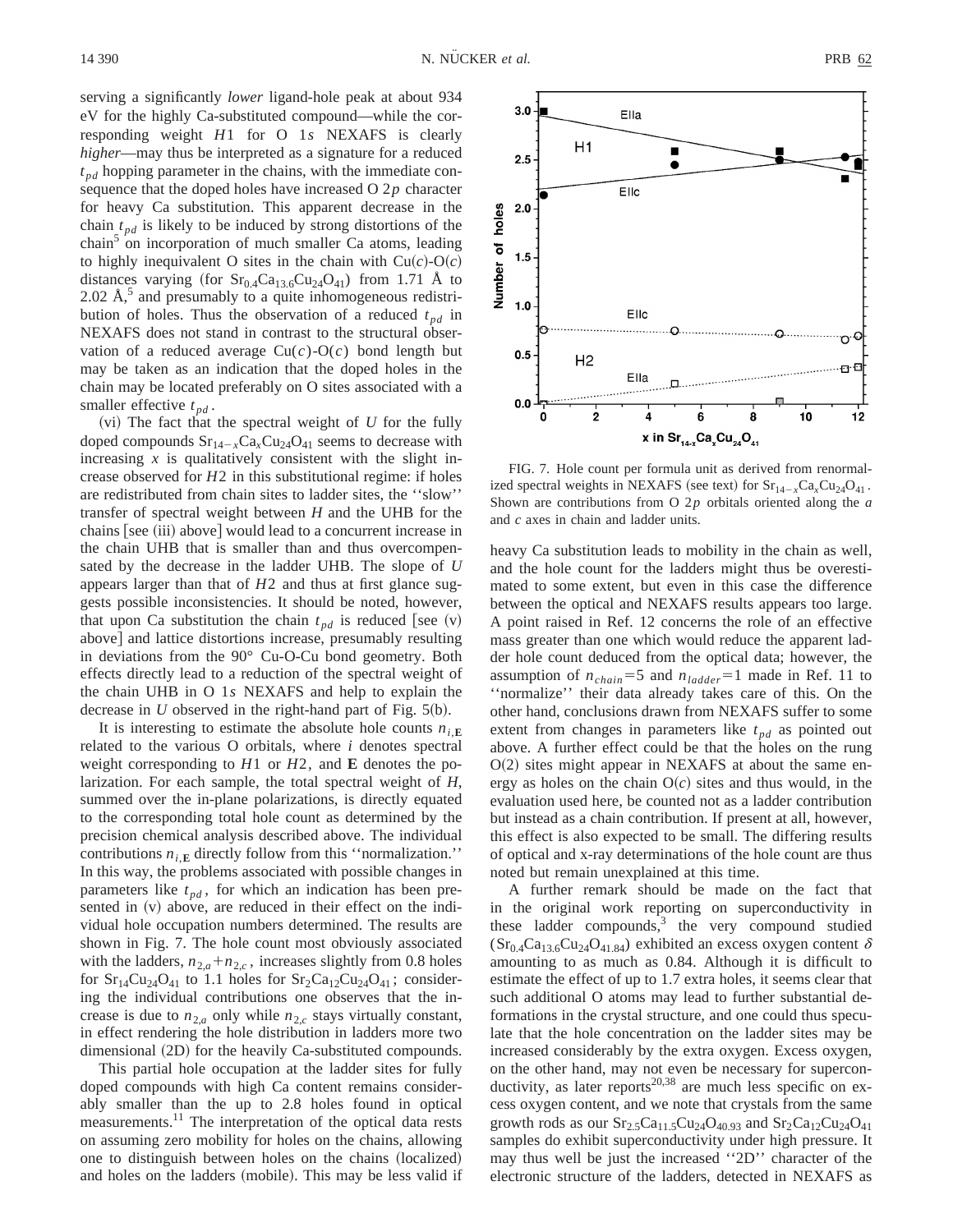the increasingly similar *H*2 weight along *a* and *c*, as well as the increased number of ''pseudoapical'' O sites induced by the distortions, that in the end work together to support superconductivity in the highly Ca-substituted compounds under high pressure.

#### **IV. CONCLUSION**

Polarization-dependent NEXAFS has been performed on a large number of single-crystalline members of the  $Sr<sub>14</sub>Cu<sub>24</sub>O<sub>41</sub>$  family of layered compounds containing twoleg  $Cu<sub>2</sub>O<sub>3</sub>$  ladders and  $CuO<sub>2</sub>$  chains. Studying different substitution levels of Y or La for Sr to change the total number of holes has shown in a direct and straightforward manner that for low and intermediate hole counts, all holes reside on the chain sites, and that this is independent of whether a further fraction of Sr is replaced by isoelectronic Ca as well. For the fully doped compound  $Sr_{14}Cu_{24}O_{41}$ , on the other hand, approximately one hole per formula unit is observed on the ladder unit, specifically in O 2*p* orbitals oriented

- \*Present address: Robert Bosch GmbH, Center of Research and Development, P.O. Box 1342, D-72762 Reutlingen, Germany.
- † Present address: Experimental Facilities Division, Argonne National Laboratory, Argonne, IL 60439.
- <sup>1</sup>K. Totsuka and M. Suzuki, J. Phys.: Condens. Matter 7, 6079 ~1995!; N. Katoh and M. Imada, J. Phys. Soc. Jpn. **64**, 1437 (1995); E. Dagotto and T. M. Rice, Science 271, 618 (1996); C. Kim, Z.-X. Shen, N. Motoyama, H. Eisaki, S. Uchida, and T. Tohyama, Phys. Rev. B 56, 15 589 (1997).
- 2T. M. Rice, S. Gopalan, and M. Sigrist, Europhys. Lett. **23**, 445  $(1993).$
- $3$ M. Uehara, T. Nagata, J. Akimitsu, H. Takahashi, N. Môri, and K. Kinoshita, J. Phys. Soc. Jpn. 65, 2764 (1996).
- <sup>4</sup>E. M. McCarron III, M. A. Subramanian, J. R. Calabrese, and R. L. Harlow, Mater. Res. Bull. 23, 1355 (1988); K. Kato, Acta Crystallogr., Sect. B: Struct. Sci. 46, 39 (1990); K. Ukei, T. Shishido, and T. Fukuda, *ibid.* 50, 42 (1994); K. Kato, E. Takyama-Muromachi, K. Kosuda, and Y. Uchida, *ibid.* **44**, 1881  $(1988).$
- 5T. Siegrist, L. F. Schneemeyer, S. A. Sunshine, J. V. Wasczak, and R. S. Roth, Mater. Res. Bull. 23, 1429 (1988); T. Ohta, F. Izumi, M. Onoda, M. Isobe, E. Takayama-Muromachi, and A. W. Hewat, J. Phys. Soc. Jpn. 66, 3107 (1997).
- <sup>6</sup>M. Kato, K. Shiota, and Y. Koike, Physica C 258, 284 (1996); M. Isobe and E. Takayama-Muromachi, J. Phys. Soc. Jpn. **67**, 3119  $(1998).$
- 7S. A. Carter, B. Batlogg, R. J. Cava, J. J. Krajewski, W. F. Peck, Jr., and T. M. Rice, Phys. Rev. Lett. 77, 1378 (1996).
- <sup>8</sup>The energy shift between  $H1$  and  $H2$  was treated as a fit parameter as well but was assumed to be the same for all spectra.
- <sup>9</sup>M. Matsuda, K. Katsumata, H. Eisaki, N. Motoyama, S. Uchida, S. M. Shapiro, and G. Shirane, Phys. Rev. B 54, 12 199 (1996).
- <sup>10</sup>R. S. Eccleston, M. Uehara, J. Akimitsu, H. Eisaki, N. Motoyama, and S. Uchida, Phys. Rev. Lett. **81**, 1702 (1998); L. P. Regnault, J. P. Boucher, H. Moudden, J. E. Lorenzo, A. Hiess, U. Ammerahl, G. Dhalenne, and A. Revcolevschi, Phys. Rev. B 59, 1055 (1999); M. Matsuda, T. Yoshihama, K. Kakurai, and G. Shirane, *ibid.* **59**, 1060 (1999).

along the *c* axis on the legs. Studying the fully doped substitution series  $Sr_{14-x}Ca_xCu_{24}O_{41}$ , we find the total hole count in the ladders to increase only marginally; however, a larger fraction of O  $2p$  orbitals oriented along the  $a$  axis (on the legs and possibly on the rungs of the ladder) is now contributing to the spectral weight.

### **ACKNOWLEDGMENTS**

We greatly appreciate generous and valuable experimental help by J.-H. Park, S. L. Hulbert, P. Schweiss, T. Ivanova, E. Sohmen, D.-H. Lu, and C. S. Gopinath. For illuminating discussions we are grateful to S.-L. Drechsler and M. Knupfer. Research was carried out in part at the National Synchrotron Light Source, Brookhaven National Laboratory, which is supported by the U.S. Department of Energy, Division of Material Sciences and Division of Chemical Sciences, under Contract No. DE-AC02-98CH10886. V.C. was supported by the Office of Naval Research.

- <sup>11</sup>T. Osafune, N. Motoyama, H. Eisaki, and S. Uchida, Phys. Rev. Lett. 78, 1980 (1997).
- 12B. Ruzicka, L. Degiorgi, U. Ammerahl, G. Dhalenne, and A. Revcolevschi, Eur. Phys. J. B 6, 301 (1998); B. Ruzicka, L. Degiorgi, G. I. Meijer, J. Karpinski, U. Ammerahl, G. Dhalenne, and A. Revcolevschi, Physica C 317-318, 282 (1999).
- 13K. Magishi, S. Matsumoto, Y. Kitaoka, K. Ishida, K. Asayama, M. Uehara, T. Nagata, and J. Akimitsu, Phys. Rev. B **57**, 11 533  $(1998).$
- 14M. Takigawa, N. Motoyama, H. Eisaki, and S. Uchida, Phys. Rev. B 57, 1124 (1998).
- 15S. Ohsugi, K. Magishi, S. Matsumoto, Y. Kitaoka, T. Nagata, and J. Akimitsu, Phys. Rev. Lett. **82**, 4715 (1999).
- 16D. E. Cox, T. Iglesias, K. Hirota, G. Shirane, M. Matsuda, N. Motoyama, H. Eisaki, and S. Uchida, Phys. Rev. B **57**, 10 750  $(1998).$
- <sup>17</sup>S. Tsuji, K. Kumagai, M. Kato, and Y. Koike, J. Phys. Soc. Jpn. **65**, 3474 (1996).
- 18S. Katano, T. Nagata, J. Akimitsu, M. Nishi, and K. Kakurai, Phys. Rev. Lett. **82**, 636 (1999).
- 19S. Pachot, P. Bordet, R. J. Cava, C. Chaillout, C. Darie, M. Hanfland, M. Marezio, and H. Takagi, Phys. Rev. B **59**, 12 048  $(1999).$
- 20M. Isobe, T. Ohta, M. Onoda, F. Izumi, S. Nakano, J. Q. Li, Y. Matsui, E. Takayama-Muromachi, T. Matsumoto, and H. Hayakawa, Phys. Rev. B 57, 613 (1998).
- $21$ T. F. A. Müller, V. Anisimov, T. M. Rice, I. Dasgupta, and T. Saha-Dasgupta, Phys. Rev. B **57**, R12 655 (1998).
- 22Y. Mizuno, T. Tohyama, and S. Maekawa, J. Phys. Soc. Jpn. **66**, 937 (1997); K. Magishi, S. Matsumoto, Y. Kitaoka, K. Ishida, K. Asayama, M. Uehara, T. Nagata, and J. Akimitsu, Phys. Rev. B **57**, 11 533 (1998); M. V. Abrashev, C. Thomsen, and M. Surtchev, Physica C 280, 297 (1997).
- 23N. Motoyama, T. Osafune, T. Kakeshita, H. Eisaki, and S. Uchida, Phys. Rev. B 55, R3386 (1997); U. Ammerahl, G. Dhalenne, A. Revcolevschi, J. Berthon, H. Moudden, J. Cryst. Growth 193, 55 (1998).
- 24U. Ammerahl and A. Revcolevschi, J. Cryst. Growth **197**, 825  $(1999).$